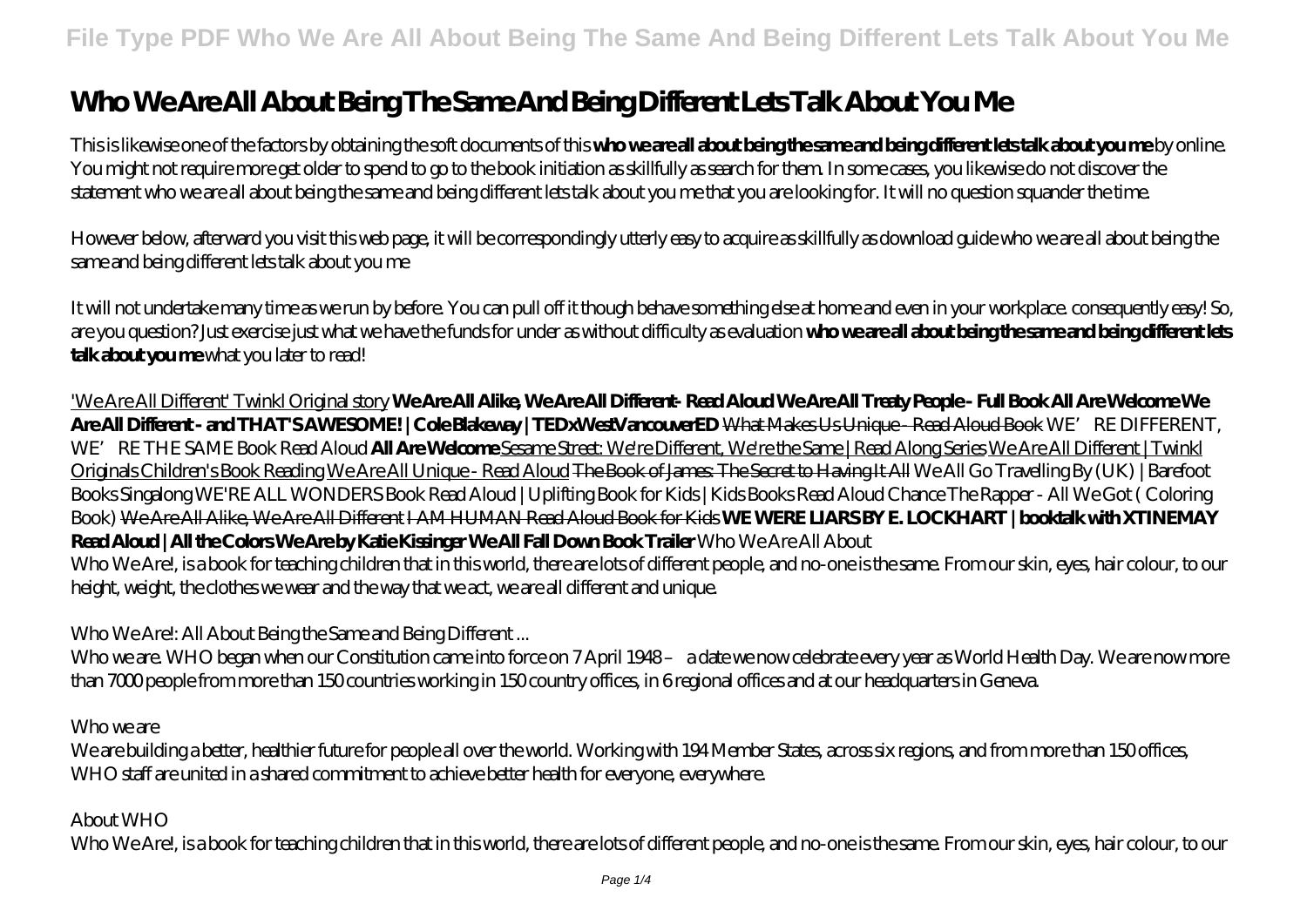# height, weight, the clothes we wear and the way that we act, we are all different and unique.

# *Who We Are!: All About Being the Same and Being Different ...*

We Are Who We Are. Set in 2016, this coming-of-age drama series from Luca Guadagnino ( Call Me by Your Name) follows two American teenagers as they explore their true identities while living on a military base in the seaside town of Chioggia, Italy. The first episode is streaming now.

#### *We Are Who We Are - Official Website for the HBO Series*

We are an inspirational employer who embraces diversity, inclusivity and contributes to society in everything we do. We are leaders in leadership with skills for life and the opportunity for all. We have to make life-critical decisions and take purposeful action in sometimes hostile, confusing and unclear situations that occasionally test us to the limit of human endurance.

#### *Who We Are | The British Army*

We seek top talent from all industries and a range of backgrounds, from MBA graduates to veterans and military spouses, who join our offices around the world. People who succeed at Amazon have something in common—they are customer-centric, they are leaders and they are innovators.

#### *Who we are - US About Amazon*

Who we are We're the Royal Society for the Prevention of Cruelty to Animals (RSPCA) and we've been here, looking out for animals, since 1824. It's our vision to live in a world where all animals are respected and treated with compassion. Every day, with the help of our people and our generous supporters, we take steps to achieve our mission.

## *Who we are | rspca.org.uk*

We understand that the first step to living your best life is good health. Everything we make is designed to help you do just that. That's our commitment to building life-changing technologies that keep your heart healthy, nourish your body at every stage of life, help you feel and move better, and bring you information, medicines and breakthroughs to manage your health.

## *Who We Are | About US*

Ofsted is the Office for Standards in Education, Children's Services and Skills. We inspect services providing education and skills for learners of all ages. We also inspect and regulate ...

## *About us - Ofsted - GOV.UK*

Who we are Our role is to run a safe, reliable and efficient railway, serving customers and communities. We exist to get people and goods where they need to be and to support our country' seconomic prosperity. We're undertaking an ambitious change.

## *Who we are - Network Rail*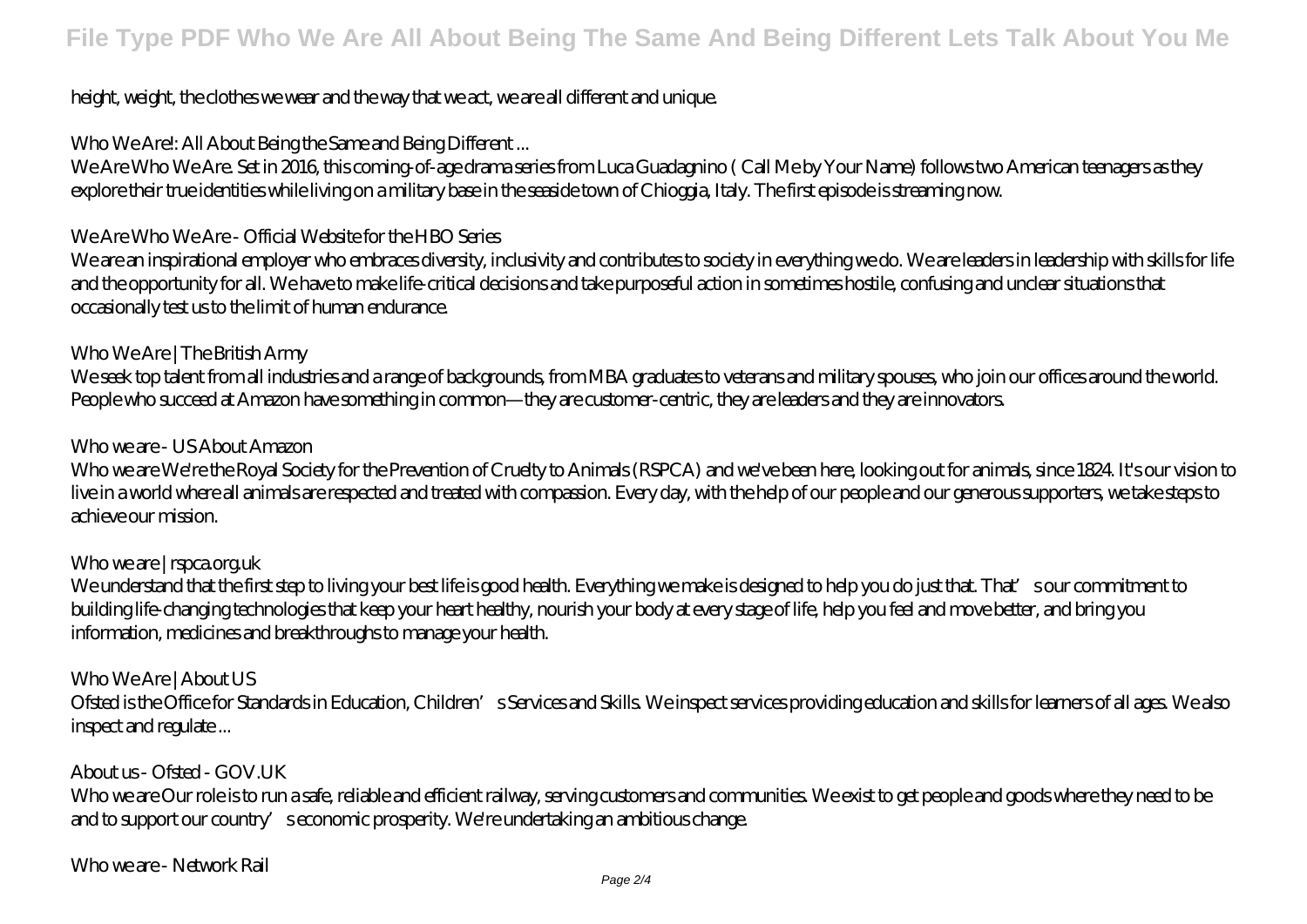Who we are - National Crime Agency. The National Crime Agency leads the UK's fight to cut serious and organised crime, protecting the public by targeting and pursuing those criminals who pose the...

#### *Who we are - National Crime Agency*

Who we are. We are here to help companies and organisations get the best out of our connected world. We mean connection in all its forms: technological, economic, digital, personal, scientific and emotional. Together, we connect the dots between where you are and where you want to be. Our connection with each other is just as important.

#### *Who We Are | Marketing Consultants Sussex | We Are All ...*

Founded in February 2016, the All-Party Parliamentary Group on Baby Loss brings together MPs and Peers from across parties to work on this vital issue. The APPG' soverall aims are to develop policy that supports families dealing with the grief and loss of a baby, and to raise awareness of what more can be done by the government, Parliament or other agencies to help those affected.

## *All-Party Parliamentary Group on Baby Loss - The Lullaby Trust*

BANGKOK (Reuters) - "They think arresting the leaders will stop us. It's no use. We are all leaders today," 24-year-old Pla said as she addressed thousands of protesters at Bangkok's...

## *'We are all leaders today': Arrests don't stop Thai ...*

Watch the 'Because we all care' campaign video. Stories. Watch Sam's story. Tell us about your care now. #Because we all care campaign. Join the conversation on Instagram and Twitter using the #BecauseWeAllCare hashtag. Find services. Our map of service ratings across England shows the services we've inspected and links to their reports. Or you ...

#### *Because we all care | Care Quality Commission*

Who we are We've been supporting people to live fulfilling lives for over 30 years. At Care UK, we care for older people in warm, friendly and comfortable care homes across England and Scotland.

*Care homes | Who are we | Care UK*

We Are All Connected 4 - 5, Fifth Floor Vantage Point New England Road Brighton BN1 4GW . Tel: 01273 838 195

## *Robin Dally | Who We Are | We Are All Connected*

All security officers are trained in first aid to health and safety at work standards. The teams are trained to provide an immediate response to all reported incidents, working closely with internal departments and external agencies when required. ... We are first response to incidents on site, particularly after 5pm ...